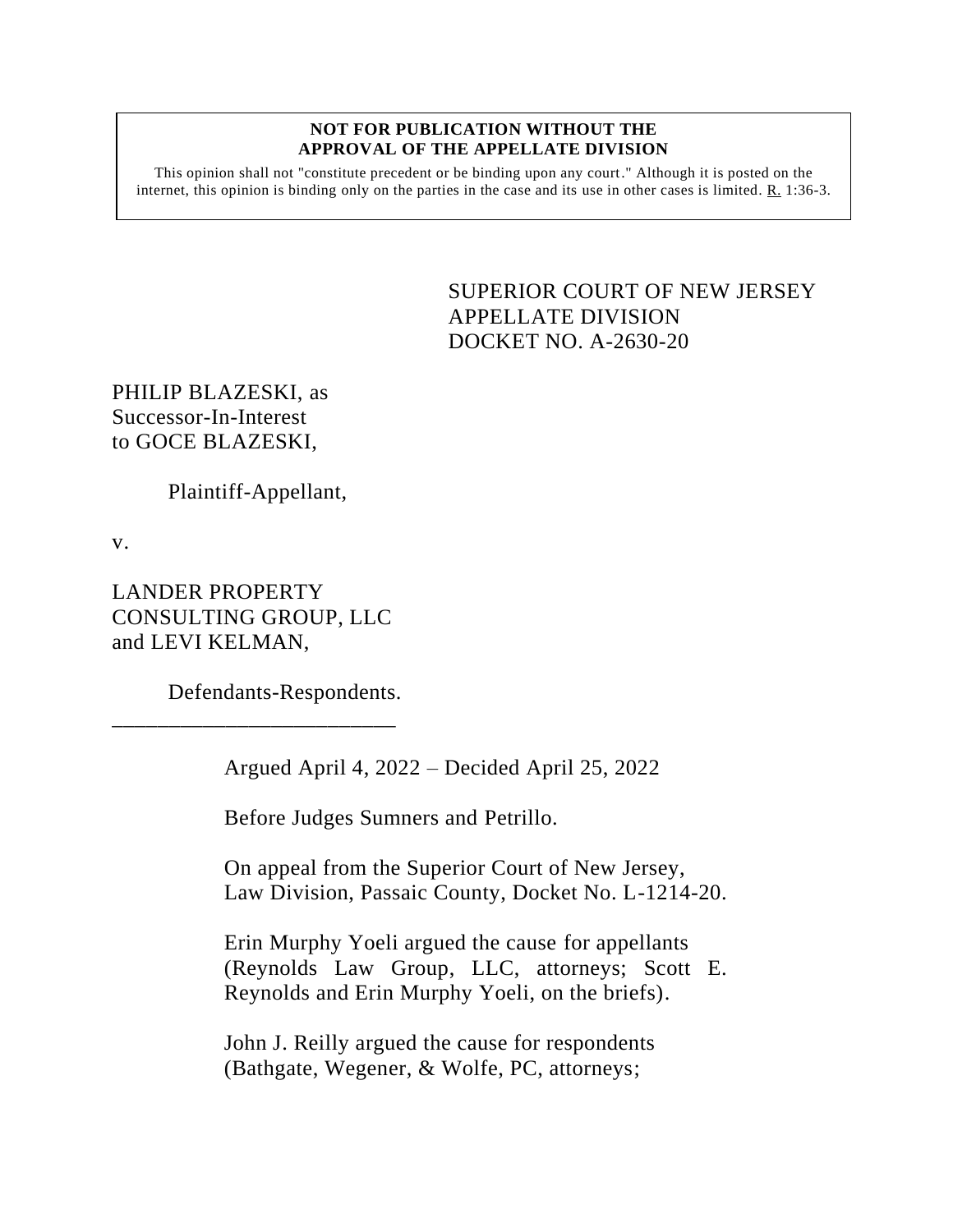Dominic J. Aprile, of counsel and on the brief; Daniel J. Carbone, on the brief).

## PER CURIAM

Philip Blazeski, (plaintiff) appeals from a Law Division order dated April 14, 2021, granting Lander Property Consulting Group, LLC, and Levi Kelman's (defendants) motion for summary judgment in lieu of an answer. Plaintiff's appeal is limited to that part of the order dismissing counts two and three of his complaint. We reverse and remand for further findings.

I.

On April 18, 2020, plaintiff filed suit in the Law Division asserting three causes of action: breach of a promissory note; breach of a payment guaranty; and unjust enrichment. In the complaint, plaintiff, whose name appears nowhere on either the note or the guaranty, asserts that he is a successor-in-interest to Goce Blazeski<sup>1</sup> via an assignment of the note. The thrust of the suit was an effort to recover monies owed under a promissory note (note) which was executed on December 23, 2019, by Blazeski, an unnamed third party who was the lender under the note, and defendant Lander Property Consulting Group,

<sup>&</sup>lt;sup>1</sup> Goce Blazeski and plaintiff share the same sur name. To avoid confusion only Goce Blazeski will be referred to as "Blazeski." Plaintiff will be referred to as "plaintiff."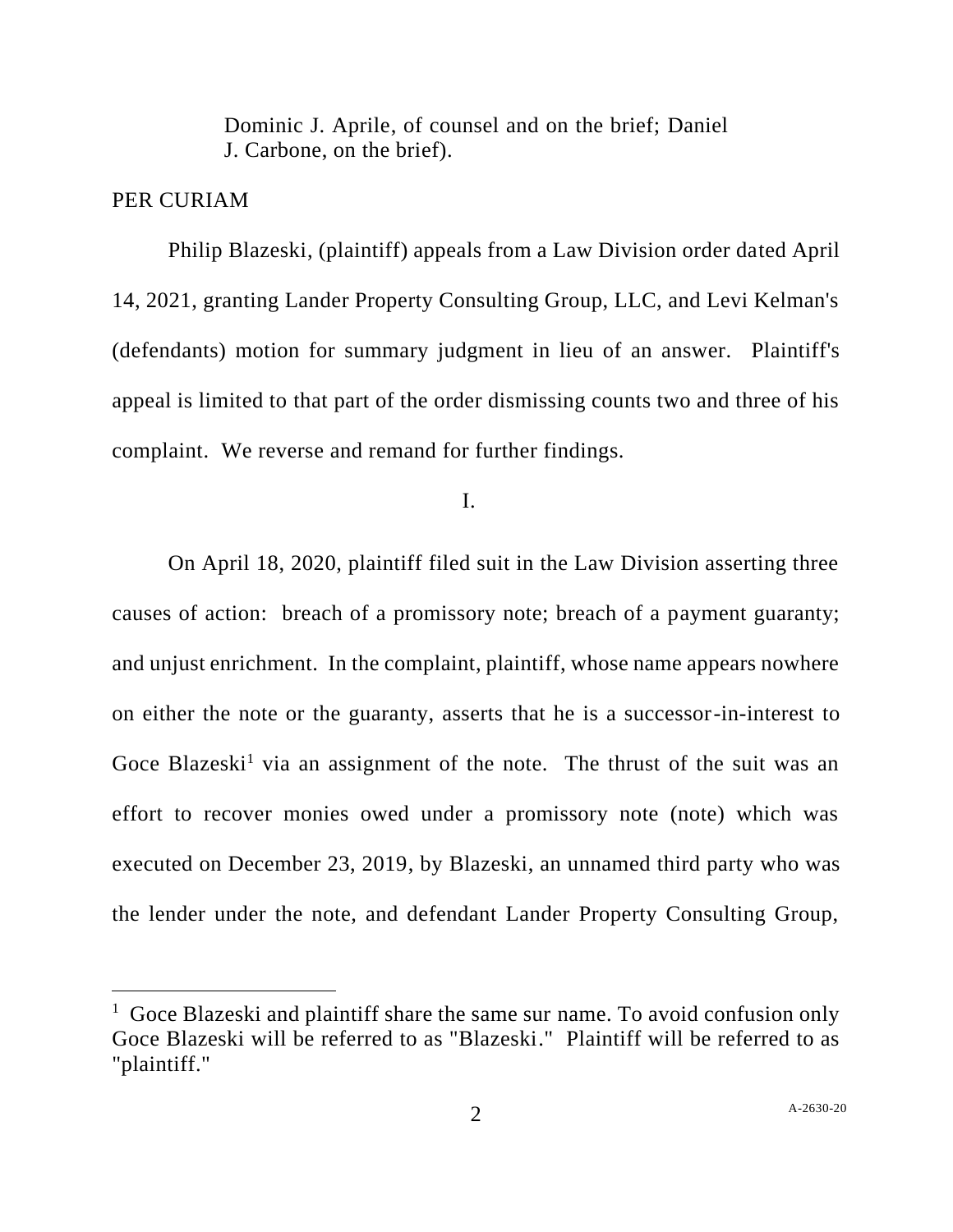LLC (Lander), who was the recipient of the funds borrowed pursuant to the note, receiving a loan of \$500,000.<sup>2</sup> By its plain terms the note could not be assigned without consent of both parties. It is undisputed that Lander never gave any such consent.

The note was secured by a payment guaranty (guaranty) executed on the same date by defendant Levi Kelman.<sup>3</sup> The guaranty acknowledges the existence of the note calling it a "guaranteed obligation" and promises, "unconditionally," the payments and performance owed by the note. In the guaranty, Kelman, the guarantor, "irrevocably and unconditionally covenants and agrees that [he] is liable" for the note as a "primary obligor." The guaranty "unconditionally guarantees" the payment of the guaranteed obligation to Goce Blazeski "and [his] successors, and assigns."

<sup>&</sup>lt;sup>2</sup> The recipient of funds under a promissory note is commonly referred to as "the maker" to represent that the recipient is thereby "making" a promise to pay. The lender is commonly referred to as the "payee" representing its status as the one to be paid under the note. Those terms were used in the promissory note at issue here. Kelman executed the promissory note for Lander as its authorized signatory.

<sup>3</sup> Kelman also executed the note as a "pledgor" in his individual capacity regarding a security interest bearing on the obligation under the guaranty, as set forth in section 17 of the note, and as an authorized signatory of 14 Summit Street Holdings Urban Renewal Entity, LLC (Holdings) which pertained solely to section 17.5 of the note. Neither Kelman individually nor Holdings executed the note as a guarantor or obligor.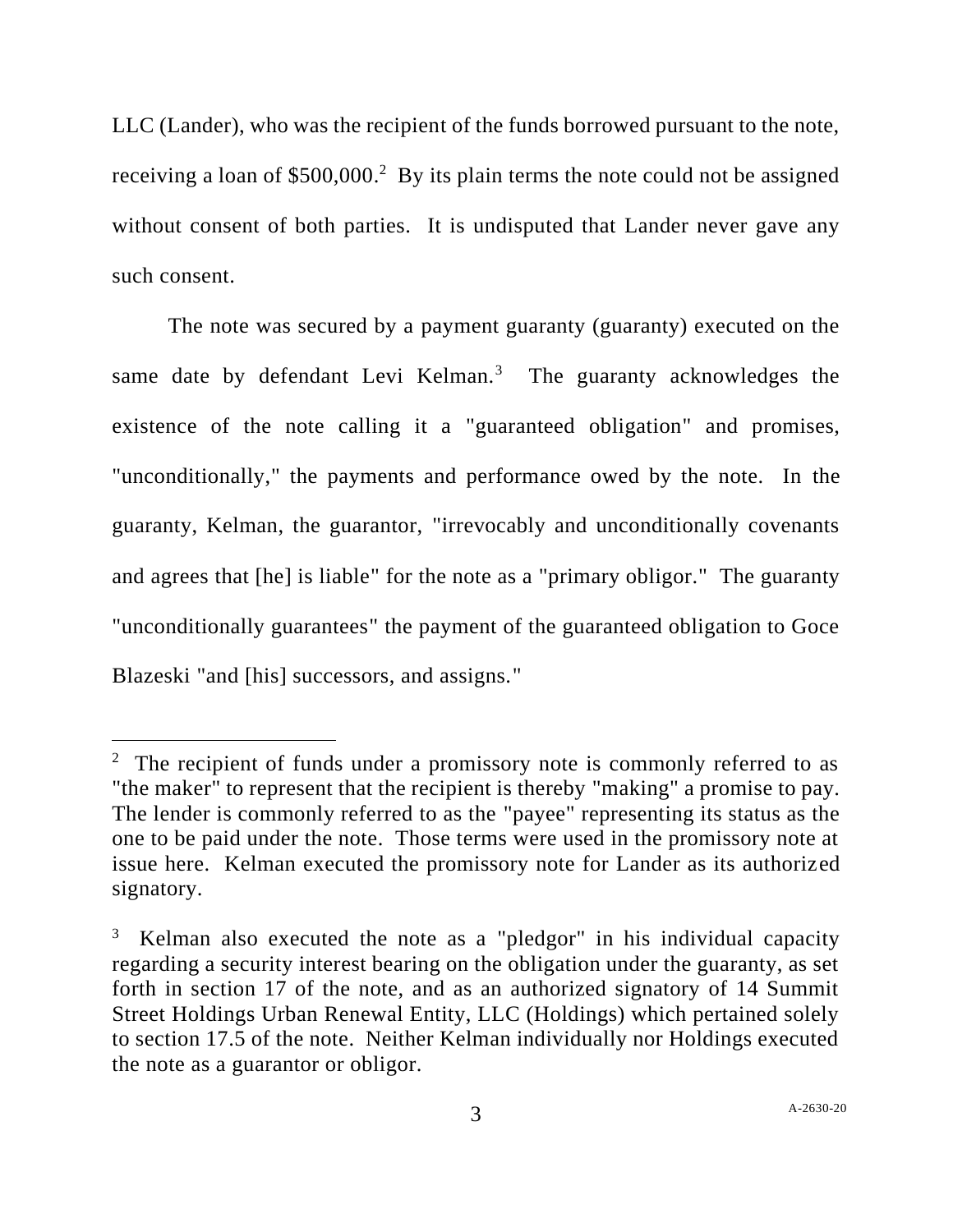The complaint alleges a default under the note and describes the circumstances of collection and the rights and obligations under the note and guaranty. The complaint specifically describes the assignment of the note as having occurred on April 1, 2020. There is no reference in the complaint to the guaranty having ever been assigned. Count one seeks recovery under the note from Lander alone; count two seeks recovery under the guaranty from Kelman alone; and count three seeks recovery under an unjust enrichment theory from Kelman alone.

On May 26, 2020, defendants filed a motion for summary judgment in lieu of an answer in accordance with Rule 4:6-2(e) and Rule 4:46. As a result of a delay attributable to the COVID-19 pandemic, the court did not hear oral argument until February 8, 2021. On April 14, 2021, the trial court granted the motion for summary judgment and dismissed all three counts of plaintiff's complaint.

In granting the motion, the court considered section 14(b) of the note that prohibited assignment, sale, negotiation, pledging, hypothecation, or transfer, without the express written consent of Lander. No such consent was ever given. The agreement was clear that any assignment made without the required consent "is void ab initio." Given that there were no disputes of fact on this point, the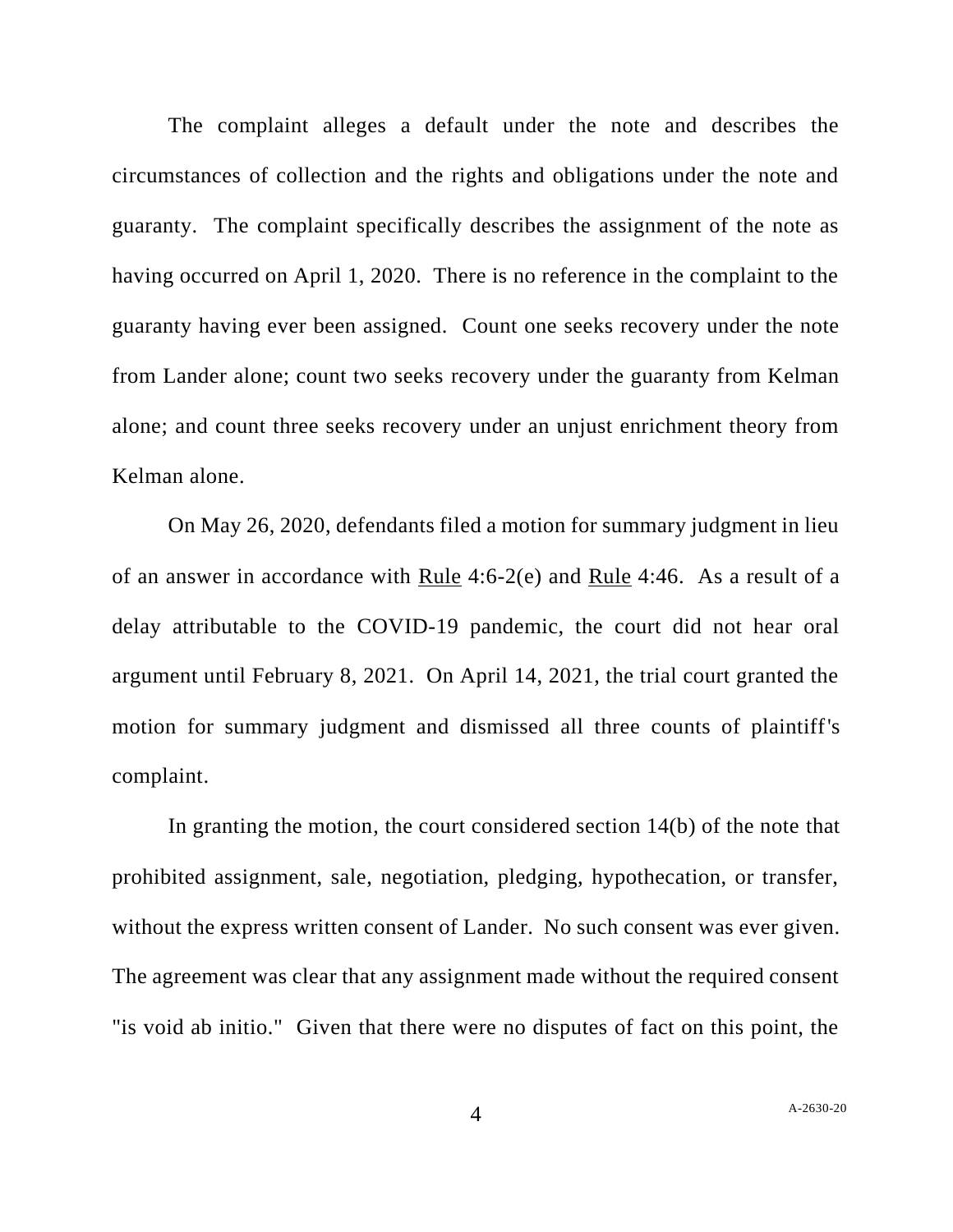court concluded in short order that the assignment was exactly that and thus without "legal force or effect." The court further ruled that as the holder of a defective assignment, plaintiff was not a party in interest and had no standing to sue under the note. This appeal followed.<sup>4</sup> Plaintiff seeks reversal of the court's dismissal of its guaranty claim (count two) and its unjust enrichment claim (count three) arguing that both were assignable and dismissal was erroneous as a matter of law.

## II.

We begin our examination of the trial court order in light of our standard of review. We review a ruling on a summary judgment motion de novo, applying the same standard governing the trial court. Conley v. Guerrero, 228 N.J. 339, 346 (2017) (citing Templo Fuente De Vida Corp. v. Nat'l Union Fire Ins. Co. of Pittsburgh, 224 N.J. 189, 199 (2016)). Thus, we consider, as the motion judge did, "whether 'the competent evidential materials presented, when viewed in the light most favorable to the non-moving party, are sufficient to permit a rational factfinder to resolve the alleged disputed issue in favor of the non-moving party.'" Holmes v. Jersey City Police Dep't, 449 N.J. Super. 600, 602-03 (App.

<sup>&</sup>lt;sup>4</sup> The appeal is taken only as to that part of the order dismissing counts two and three.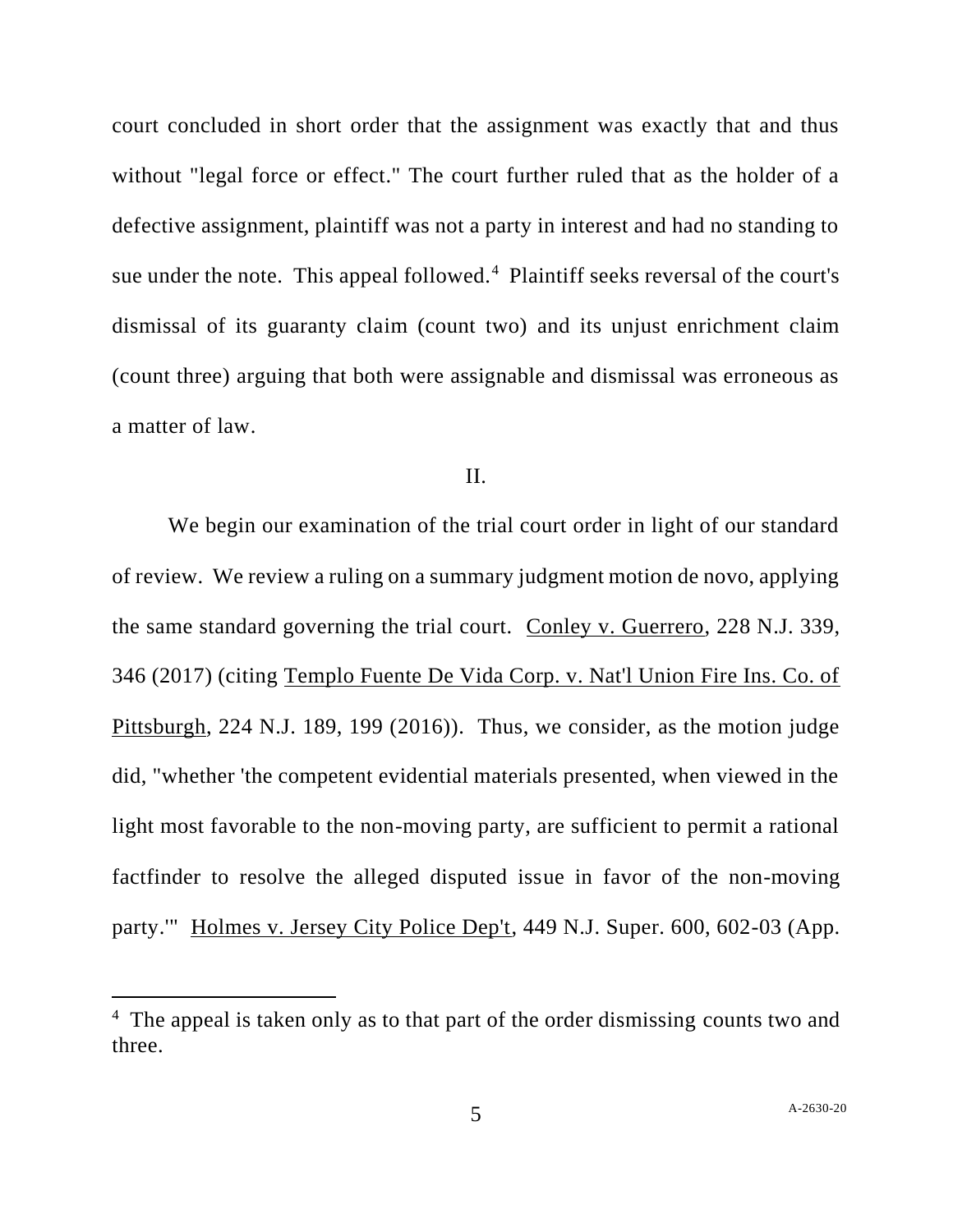Div. 2017) (citation omitted) (quoting Brill v. Guardian Life Ins. Co. of Am., 142 N.J. 520, 540 (1995)). "If there is no genuine issue of material fact, we must then 'decide whether the trial court correctly interpreted the law.'" DepoLink Ct. Reporting & Litig. Support Servs. v. Rochman, 430 N.J. Super. 325, 333 (App. Div. 2013) (quoting Massachi v. AHL Servs., Inc., 396 N.J. Super. 486, 494 (App. Div. 2007)). We review issues of law de novo and accord no deference to the trial judge's legal conclusions. Nicholas v. Mynster, 213 N.J. 463, 478 (2013).

In this case, the trial court was presented with a strictly legal question: the interpretation of a contract. The construction of a written contract is almost always a legal question for the court, suitable for disposition on summary judgment, unless there is ambiguity or the need for parol evidence to aid in interpretation. Driscoll Constr. Co. v. State Dep't of Transp., 371 N.J. Super. 304, 313-14 (App. Div. 2004) (citations omitted). The court's aim is to determine the intentions of the parties to the contract, as revealed by the language used, the relations of the parties, the attendant circumstances, and the objects the parties were trying to attain. Id. at 313 (citation omitted). "[W]here the terms of a contract are clear and unambiguous there is no room for interpretation or construction and the courts must enforce those terms as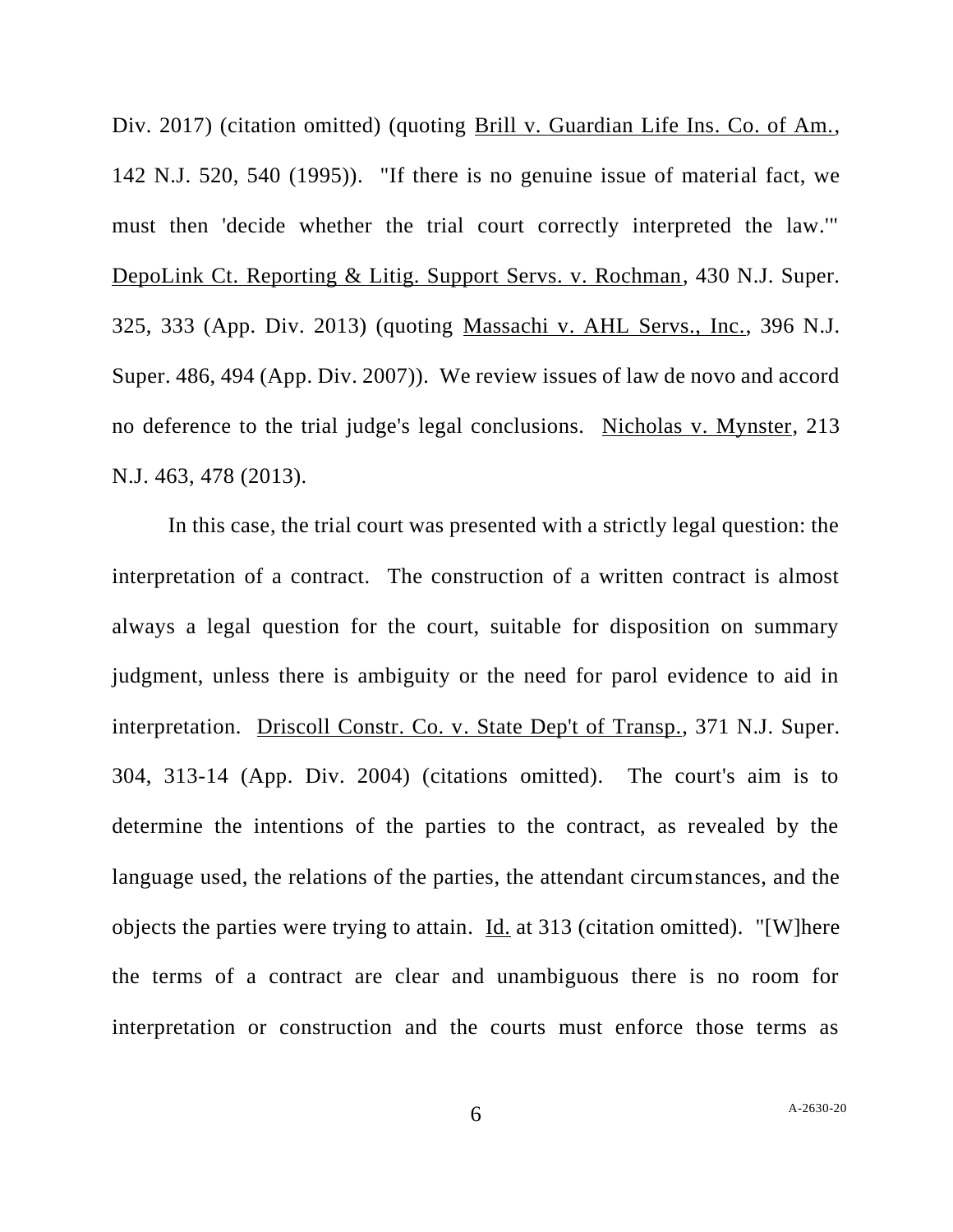written." Schor v. FMS Fin. Corp., 357 N.J. Super. 185, 191 (App. Div. 2002) (quoting Karl's Sales and Serv., Inc. v. Gimbel Bros., Inc., 249 N.J. Super. 487, 493 (App. Div. 1991)).

In this appeal it is not argued that there is any ambiguity or need for parol evidence. The appeal is premised entirely on the argument that the trial court committed legal error in dismissing counts two and three because the guaranty is a separately enforceable agreement that may be assigned and, like the guaranty, the unjust enrichment claim is also freely assignable. It is also argued that as to these counts the court mistakenly applied the summary judgment standard under Rule 4:46 as opposed to the motion to dismiss standard under Rule 4:6-2(e).

Unfortunately, we cannot discern the basis for the court's decision regarding counts two and three, nor can we determine the standard applied by the court as there is absolutely no discussion of counts two and three in the court's opinion attached to its order dismissing the case. While the order is captioned as "GRANTING DISMISSAL/SUMMARY JUDGMENT" and dismisses the action, the opinion addresses only count one. Only the note is discussed, and the legal conclusion is limited to the assignment of the note is void ab initio. The standing determination is similarly limited in scope. While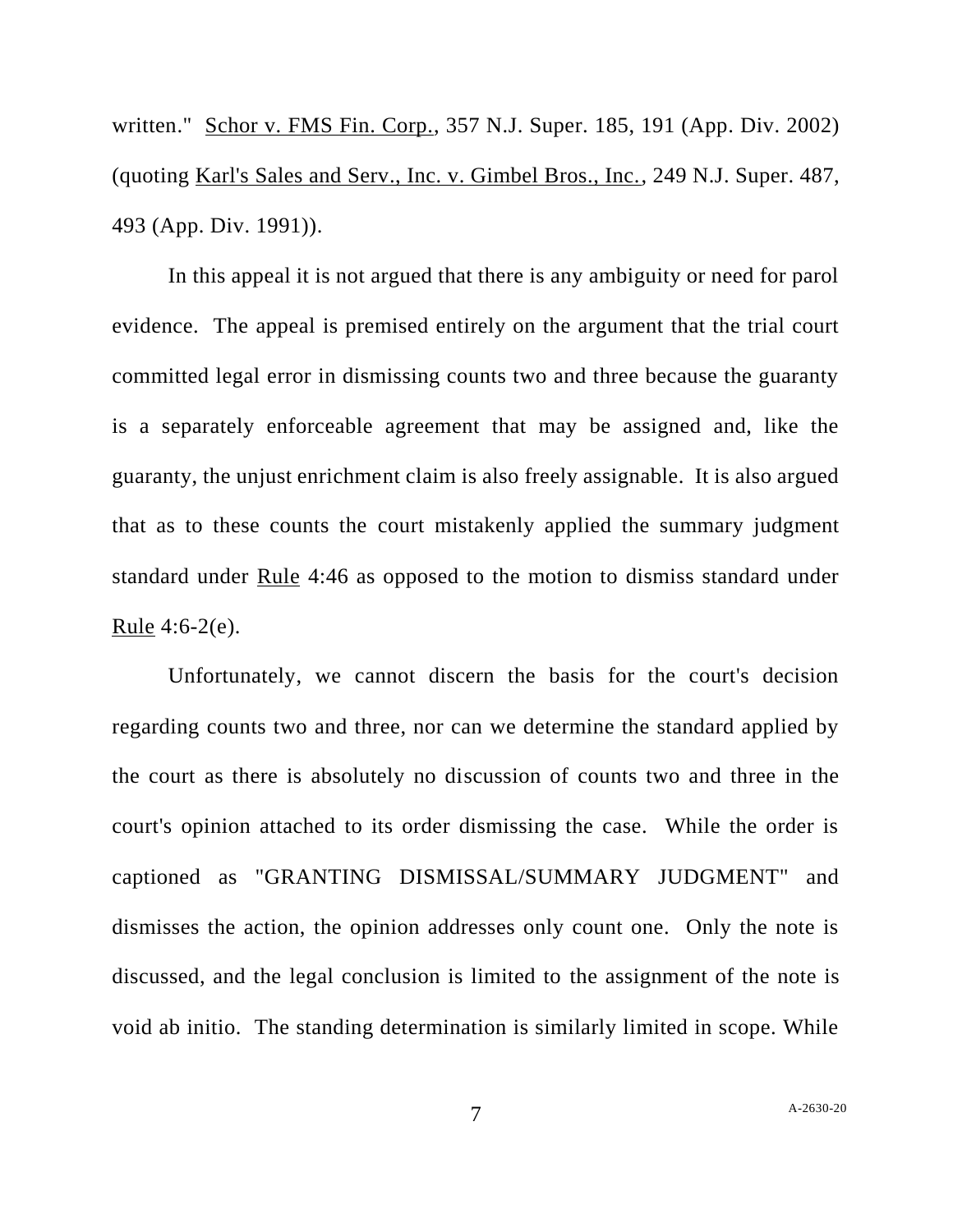the parties have offered vigorous and clearly stated arguments in support of their positions, and in opposition to one another's, without the benefit of knowing why the court ruled as it did, we are incapable of rendering a decision.

## III.

The function of "an appellate court is to review the decision of the trial court, not to decide the motion tabula rasa." Est. of Doerfler v. Fed. Ins. Co., 454 N.J. Super. 298, 302 (App. Div. 2018). Rule 1:7-4(a) states "[t]he court shall, by an opinion or memorandum decision, either written or oral, find the facts and state its conclusions of law thereon in all actions tried without a jury, on every motion decided by a written order that is appealable as of right." "Naked conclusions do not satisfy the purpose of [Rule] 1:7-4." Curtis v. Finneran, 83 N.J. 563, 570 (1980). These requirements are unambiguous. See Romero v. Gold Star Distrib., LLC, 468 N.J. Super. 274, 304 (App. Div. 2021). "Meaningful appellate review is inhibited unless the judge sets forth the reasons for his or her opinion." Giarusso v. Giarusso, 455 N.J. Super. 42, 53 (App. Div. 2018) (quoting Strahan v. Strahan, 402 N.J. Super. 298, 310 (App. Div. 2008)).

Here, the trial court failed to comply with Rule 1:7-4(a) because no findings of fact or conclusions of law were memorialized regarding dismissal of counts two and three. The court referenced these claims in its opinion when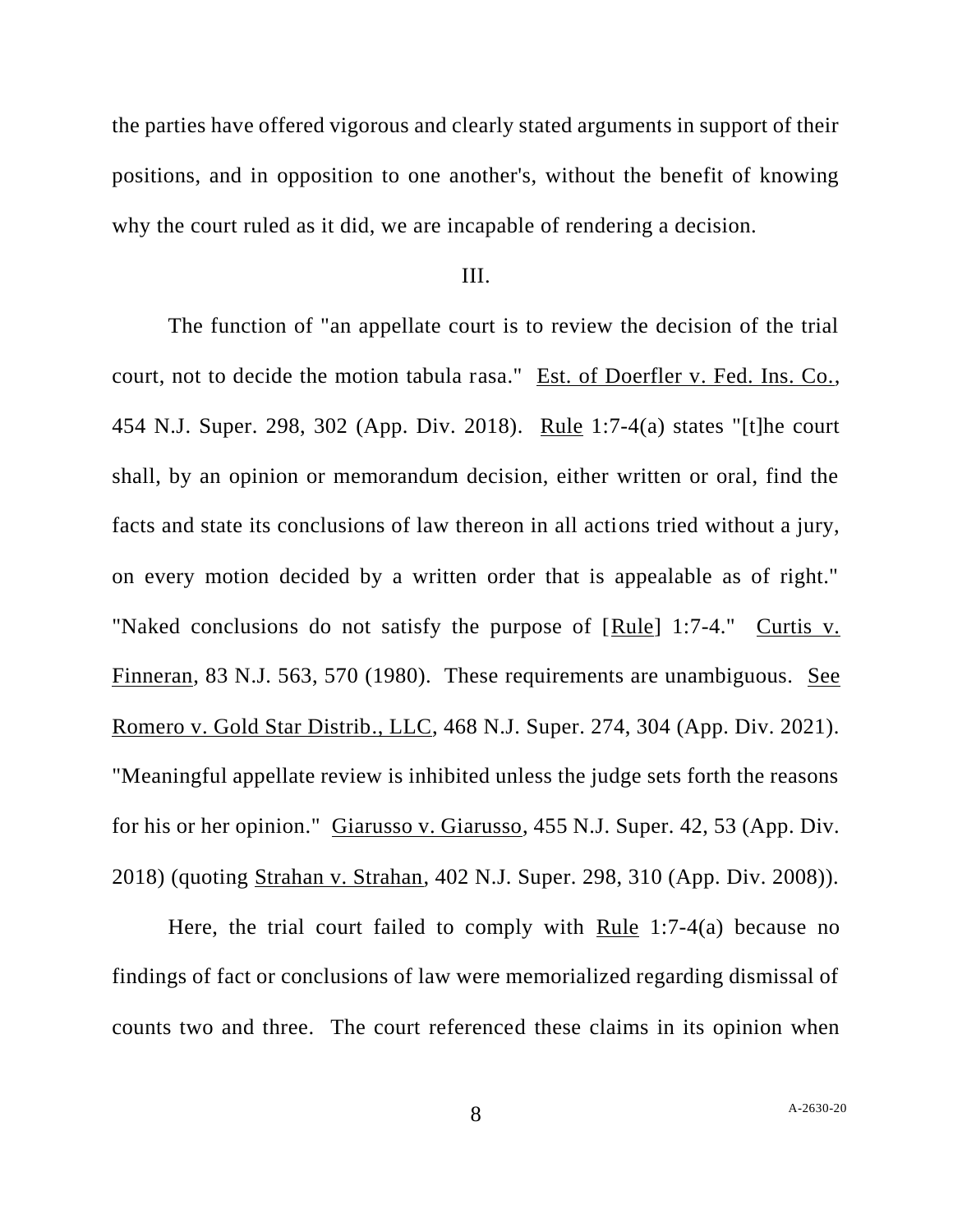summarizing the arguments made by the parties but then ignored them and addressed just count one. The court was clearly aware of these other counts as they were distinct from count one and were asserted against a different defendant.

Neither did the trial court supplement the record with its findings or reasons pursuant to Rule 2:5-1(b) after the appeal was filed.<sup>5</sup> We cannot determine from the record before us how and whether and under what standard the trial court analyzed the parties' arguments regarding counts two and three. Therefore, we reverse and remand to the trial court to make the requisite findings of fact and conclusions of law in accordance with Rule 1:7-4. The basis for its decision to dismiss shall be articulated orally or in writing and shall include

 $5 \text{ Rule } 2:5-1(b)$  permits a judge "to file an amplification of a prior decision if it is appealed." In re Proposed Quest Acad. Charter Sch. of Montclair Founders Grp., 216 N.J. 370, 383 (2013). An amplification may supplement the court's prior decision with a statement, opinion, or memorandum even if the aforementioned did not exist prior to the appeal. See R. 2:5-1(b) ("If there is no such prior statement, opinion or memorandum, the trial judge . . . [may] file with the [c]lerk of the Appellate Division and mail to the parties a written opinion stating findings of fact and conclusions of law."). As such, the Rule "anticipates" and "expressly permits" a judge to file an amplification after a party has filed an appeal and does not prohibit the judge from addressing issues raised on appeal. In re Quest Acad. Charter Sch., 216 N.J. at 390; see, e.g., Scheeler v. Atl. Cnty. Mun. Joint Ins. Fund, 454 N.J. Super. 621, 625 n.1 (App. Div. 2018) (affirming an order based on the trial court's amplification that "thoroughly and correctly addressed" the issues on appeal).